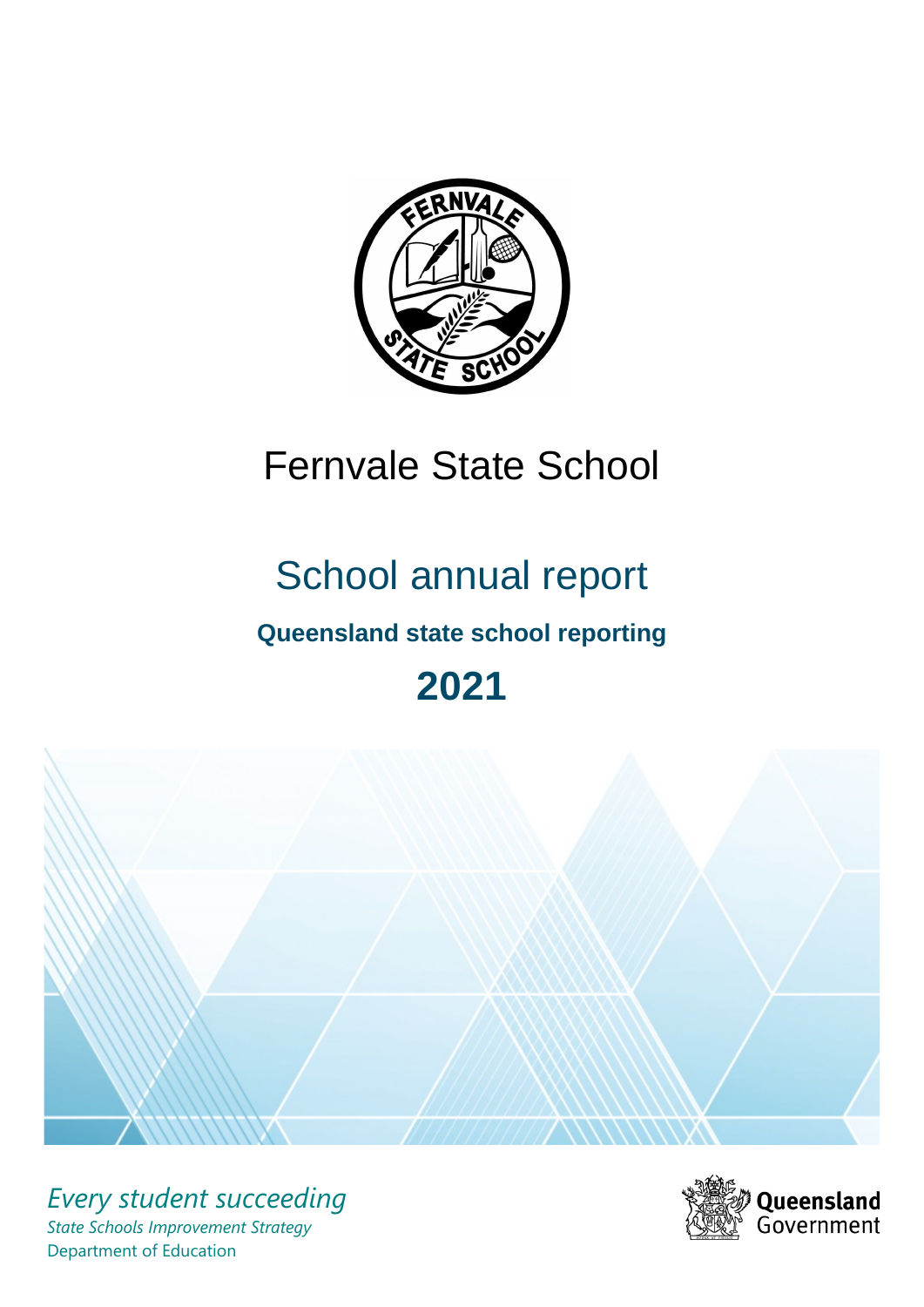**OFFICIAL – Public** Published as information source only. Public information used to create this report may not appear in this format in the public domain Please refer to disclaimer information.

#### **Contact details**

| <b>Postal Address</b> | Brisbane Valley Highway Fernyale 4306 |
|-----------------------|---------------------------------------|
| <b>Phone</b>          | (07) 5427 1333                        |
| Fax                   | (07) 5427 1300                        |
| Email                 | principal@fernvaless.eq.edu.au        |
| Website               | https://fernvaless.eq.edu.au          |

#### **Disclaimer**

The materials presented in this report are distributed by the Department of Education (the department) as an information source only.

The information and data in this report is subject to change without notice.<br>The department makes no statements, representations, or warranties about the accuracy or completeness of, and you should not rely on, any informa report.

The department disclaim all responsibility and all liability (including without limitation, liability in negligence) for all expenses, losses, damages and costs you might incur as a result of the information in this report being inaccurate or incomplete in any way, and for any reason.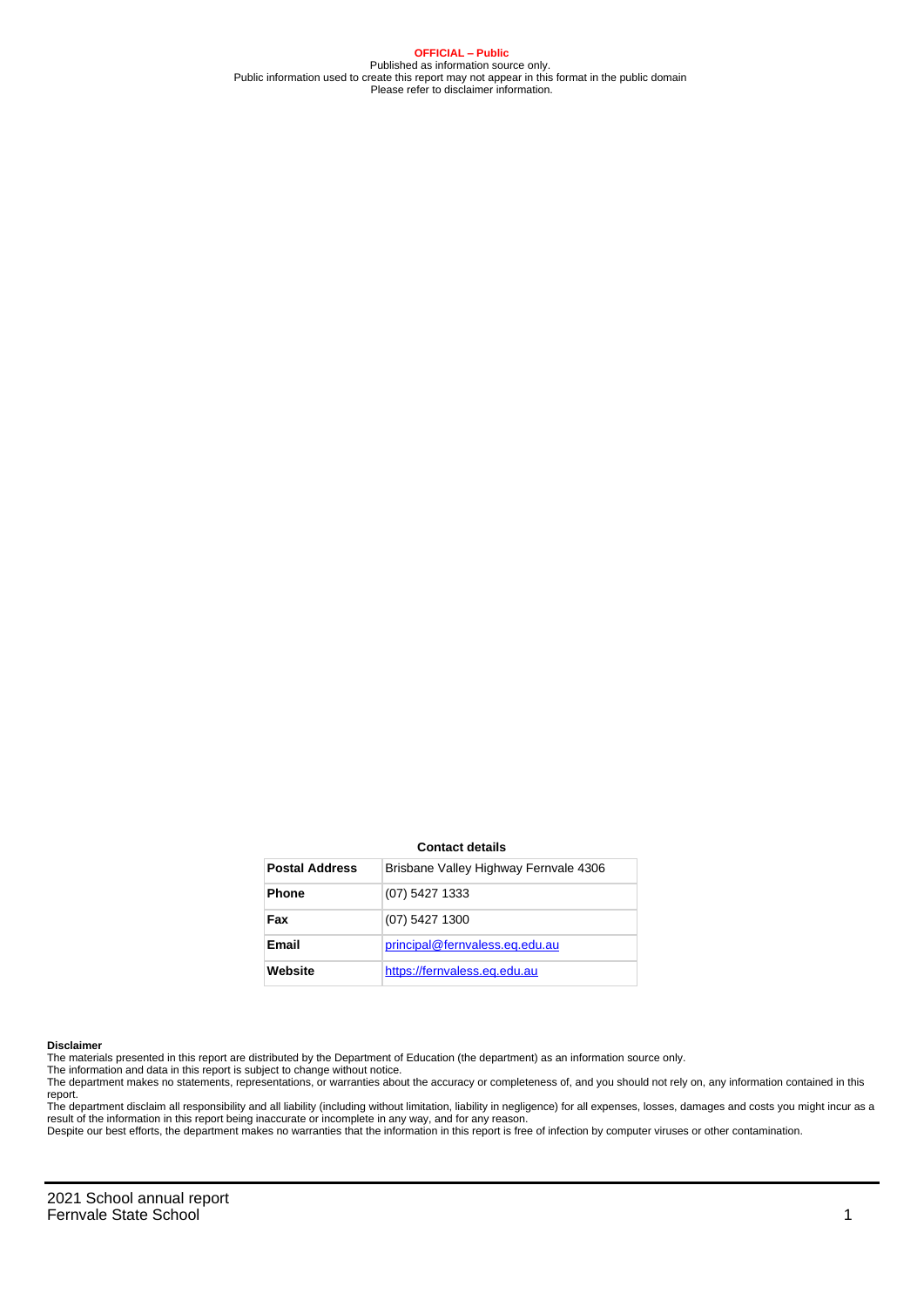| School context                   |                                                                                                                                                                                              |
|----------------------------------|----------------------------------------------------------------------------------------------------------------------------------------------------------------------------------------------|
| Coeducational or single sex      | Coeducational                                                                                                                                                                                |
| <b>Independent Public School</b> | No.                                                                                                                                                                                          |
| Year levels offered in 2021      | Prep Year - Year 6                                                                                                                                                                           |
| Webpages                         | Additional information about Queensland state schools is located on the:<br>My School website<br>Queensland Government data website<br>Queensland Government schools directory website.<br>٠ |

# **Characteristics of the student body**

### **Student enrolments**

#### **Table 1: Student enrolments by year level**

|                   |      | <b>February</b> |      |      | <b>August</b> |      |
|-------------------|------|-----------------|------|------|---------------|------|
| <b>Year Level</b> | 2019 | 2020            | 2021 | 2019 | 2020          | 2021 |
| <b>Prep Year</b>  | 70   | 77              | 65   | 72   | 79            | 67   |
| Year 1            | 84   | 68              | 79   | 80   | 69            | 73   |
| Year 2            | 74   | 81              | 72   | 74   | 81            | 71   |
| Year <sub>3</sub> | 87   | 78              | 81   | 82   | 78            | 80   |
| Year 4            | 100  | 86              | 75   | 96   | 89            | 74   |
| Year <sub>5</sub> | 68   | 99              | 90   | 68   | 95            | 81   |
| Year <sub>6</sub> | 89   | 67              | 94   | 86   | 67            | 94   |
| <b>Total</b>      | 572  | 556             | 556  | 558  | 558           | 540  |

Notes

1. Student counts include headcount of all full- and part-time students at the school.

## **Average class sizes**

#### **Table 2: Average class size information for each phase of schooling**

| <b>Year Levels</b> | 2019 | 2020 | 2021 |
|--------------------|------|------|------|
| Prep – Year 3      | 23   | 24   | 22   |
| Year 4 – Year 6    | 24   | 25.  | 25   |

Notes

1. Classes are measured against the target of 25 students per teacher in Prep to Year 3 and Years 11 to 12, and target of 28 students per teacher in Years 4 to 10. Where composite classes exist across cohorts (e.g. Year 3/4) the class size targets would be the lower cohort target.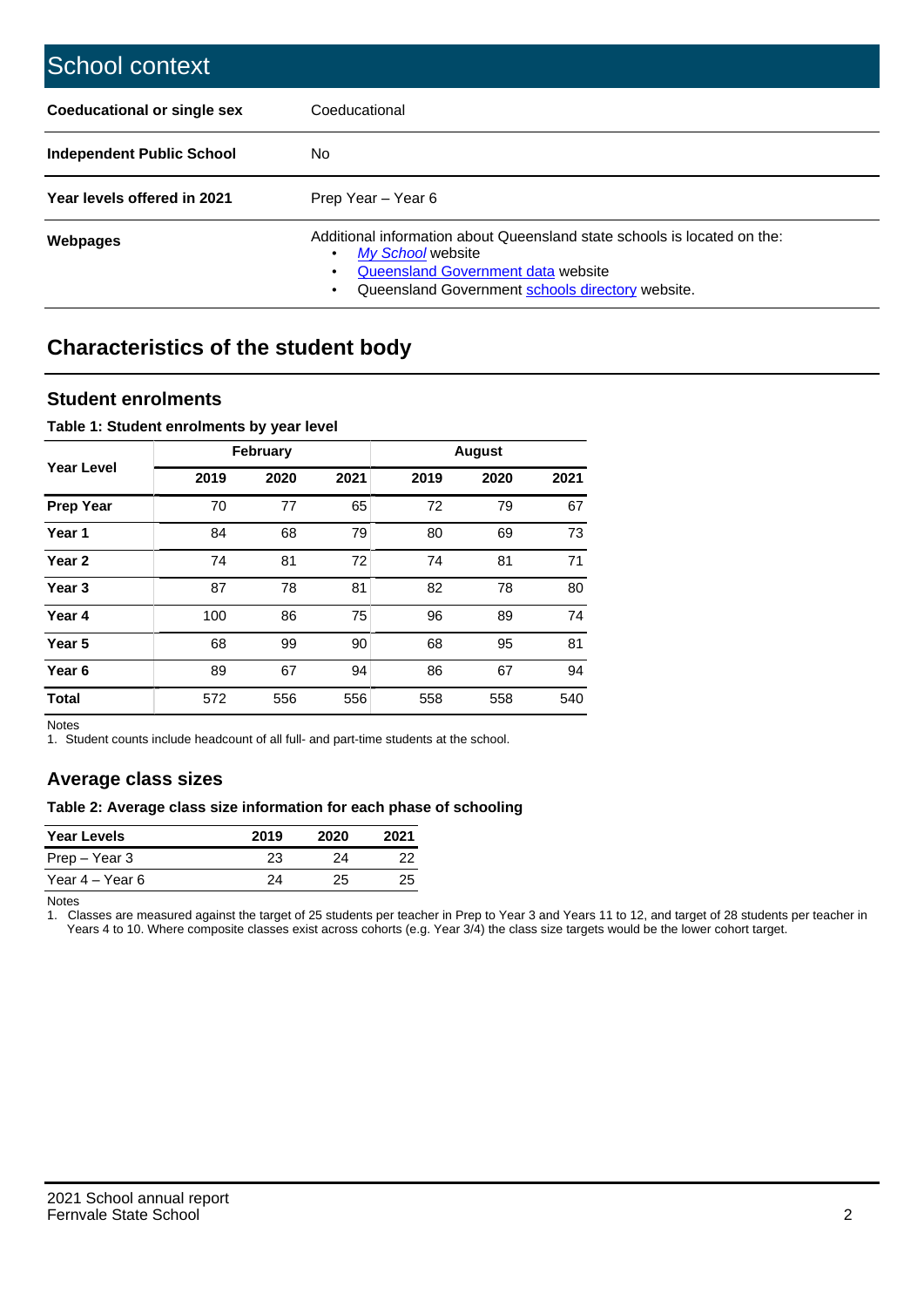## **Respectful relationships education**

To support students' learning, health and wellbeing all state schools are required to implement respectful relationships education through the Prep to Year 10 Australian Curriculum: Health and Physical Education and/or through school pastoral care programs across Prep to Year 12.

### **Parent, student and staff satisfaction**

Tables 3–5 show selected items from the Parent/Caregiver, Student and Staff School Opinion Surveys. In response to the COVID-19 health emergency, the annual school opinion surveys of students, teachers and staff were not administered in 2020. A new time series started in 2021 and data from this collection is not considered directly comparable with earlier collections due to significant methodology changes.

For state level information go to the **[School Opinion Survey](https://qed.qld.gov.au/publications/reports/statistics/schooling/schools/schoolopinionsurvey) webpage**.

#### **Table 3: Parent/Caregiver Survey**

| Percentage of parents/caregivers who agree <sup>1</sup> that:                                               | 2019   | 2020 | 2021   |
|-------------------------------------------------------------------------------------------------------------|--------|------|--------|
| This is a good school.                                                                                      | 96.1%  |      | 95.7%  |
| My child likes being at this school. <sup>2</sup>                                                           | 100.0% |      | 94.6%  |
| My child feels safe at this school. <sup>2</sup>                                                            | 100.0% |      | 90.3%  |
| My child's learning needs are being met at this school. <sup>2</sup>                                        | 98.0%  |      | 90.1%  |
| My child is making good progress at this school. <sup>2</sup>                                               | 100.0% |      | 94.6%  |
| Teachers at this school expect my child to do his or her best. <sup>2</sup>                                 | 98.0%  |      | 100.0% |
| Teachers at this school provide my child with useful feedback about his or her school<br>work. <sup>2</sup> | 93.9%  |      | 93.3%  |
| Teachers at this school motivate my child to learn. <sup>2</sup>                                            | 92.2%  |      | 95.7%  |
| Teachers at this school treat students fairly. <sup>2</sup>                                                 | 90.2%  |      | 90.4%  |
| I can talk to my child's teachers about my concerns. <sup>2</sup>                                           | 96.1%  |      | 92.4%  |
| This school works with me to support my child's learning. <sup>2</sup>                                      | 93.8%  |      | 91.2%  |
| This school takes parents' opinions seriously. <sup>2</sup>                                                 | 91.5%  |      | 76.7%  |
| Student behaviour is well managed at this school. <sup>2</sup>                                              | 87.5%  |      | 79.3%  |
| This school looks for ways to improve. <sup>2</sup>                                                         | 95.8%  |      | 86.7%  |
| This school is well maintained. <sup>2</sup>                                                                | 98.0%  |      | 94.5%  |

Notes

1. Agree represents the percentage of respondents who Somewhat Agree, Agree or Strongly Agree with the statement.

2. Nationally agreed parents/caregiver items.

3. DW = Data withheld to ensure confidentiality.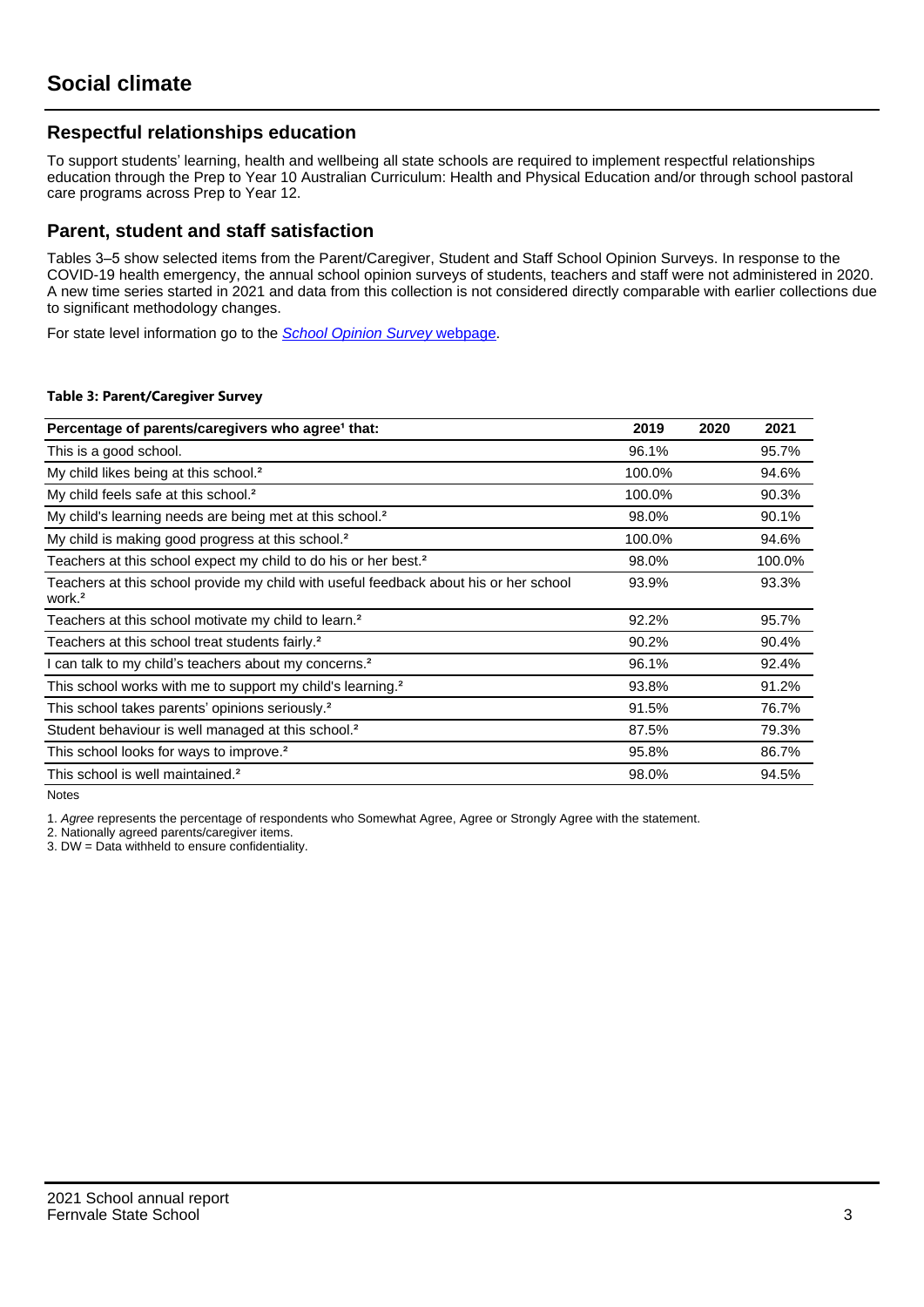#### **Table 4: Student Survey**

| Percentage of students who agree <sup>1</sup> that:                            | 2019  | 2020 | 2021  |
|--------------------------------------------------------------------------------|-------|------|-------|
| I like being at my school. <sup>2</sup>                                        | 97.3% |      | 73.2% |
| I feel safe at my school. <sup>2</sup>                                         | 97.3% |      | 86.3% |
| My teachers motivate me to learn. <sup>2</sup>                                 | 96.5% |      | 94.7% |
| My teachers expect me to do my best. <sup>2</sup>                              | 99.1% |      | 98.0% |
| My teachers provide me with useful feedback about my school work. <sup>2</sup> | 96.5% |      | 90.9% |
| Teachers at my school treat students fairly. <sup>2</sup>                      | 89.2% |      | 83.6% |
| I can talk to my teachers about my concerns. <sup>2</sup>                      | 93.8% |      | 82.9% |
| My school takes students' opinions seriously. <sup>2</sup>                     | 89.3% |      | 78.1% |
| Student behaviour is well managed at my school. <sup>2</sup>                   | 87.3% |      | 68.4% |
| My school looks for ways to improve. <sup>2</sup>                              | 97.3% |      | 92.8% |
| My school is well maintained. <sup>2</sup>                                     | 96.4% |      | 80.4% |
| My school gives me opportunities to do interesting things. <sup>2</sup>        | 95.5% |      | 92.9% |

Notes

1. Agree represents the percentage of respondents who Somewhat Agree, Agree or Strongly Agree with the statement.

2. Nationally agreed student items.

3. DW = Data withheld to ensure confidentiality.

#### **Table 5: Staff Survey**

| Percentage of staff who agree <sup>1</sup> that:                                                            | 2019   | 2020 | 2021   |
|-------------------------------------------------------------------------------------------------------------|--------|------|--------|
| I feel confident embedding Aboriginal and Torres Strait Islander perspectives across the<br>learning areas. | 84.4%  |      | 93.9%  |
| I enjoy working at this school. <sup>2</sup>                                                                | 96.0%  |      | 100.0% |
| I feel this school is a safe place in which to work. <sup>2</sup>                                           | 100.0% |      | 100.0% |
| I receive useful feedback about my work at this school. <sup>2</sup>                                        | 86.0%  |      | 87.2%  |
| Students are encouraged to do their best at this school. <sup>2</sup>                                       | 98.0%  |      | 100.0% |
| Students are treated fairly at this school. <sup>2</sup>                                                    | 91.7%  |      | 85.4%  |
| Student behaviour is well managed at this school. <sup>2</sup>                                              | 91.7%  |      | 75.0%  |
| Staff are well supported at this school. <sup>2</sup>                                                       | 83.7%  |      | 87.2%  |
| This school takes staff opinions seriously. <sup>2</sup>                                                    | 83.7%  |      | 81.3%  |
| This school looks for ways to improve. <sup>2</sup>                                                         | 96.0%  |      | 95.8%  |
| This school is well maintained. <sup>2</sup>                                                                | 90.0%  |      | 97.9%  |
| This school gives me opportunities to do interesting things. <sup>2</sup>                                   | 93.9%  |      | 93.6%  |

Notes

1. Agree represents the percentage of respondents who Somewhat Agree, Agree or Strongly Agree with the statement.

2. Nationally agreed staff items.

3. DW = Data withheld to ensure confidentiality.

## **Description of how this school manages non-attendance**

Queensland state schools manage non-attendance in line with the Queensland Department of Education procedures: [Managing Student Absences and Enforcing Enrolment and Attendance at State Schools](https://ppr.qed.qld.gov.au/pp/managing-student-absences-and-enforcing-enrolment-and-attendance-at-state-schools-procedure); and [Roll Marking in State Schools,](https://ppr.qed.qld.gov.au/pp/roll-marking-in-state-schools-procedure) which outline processes for managing and recording student attendance and absenteeism.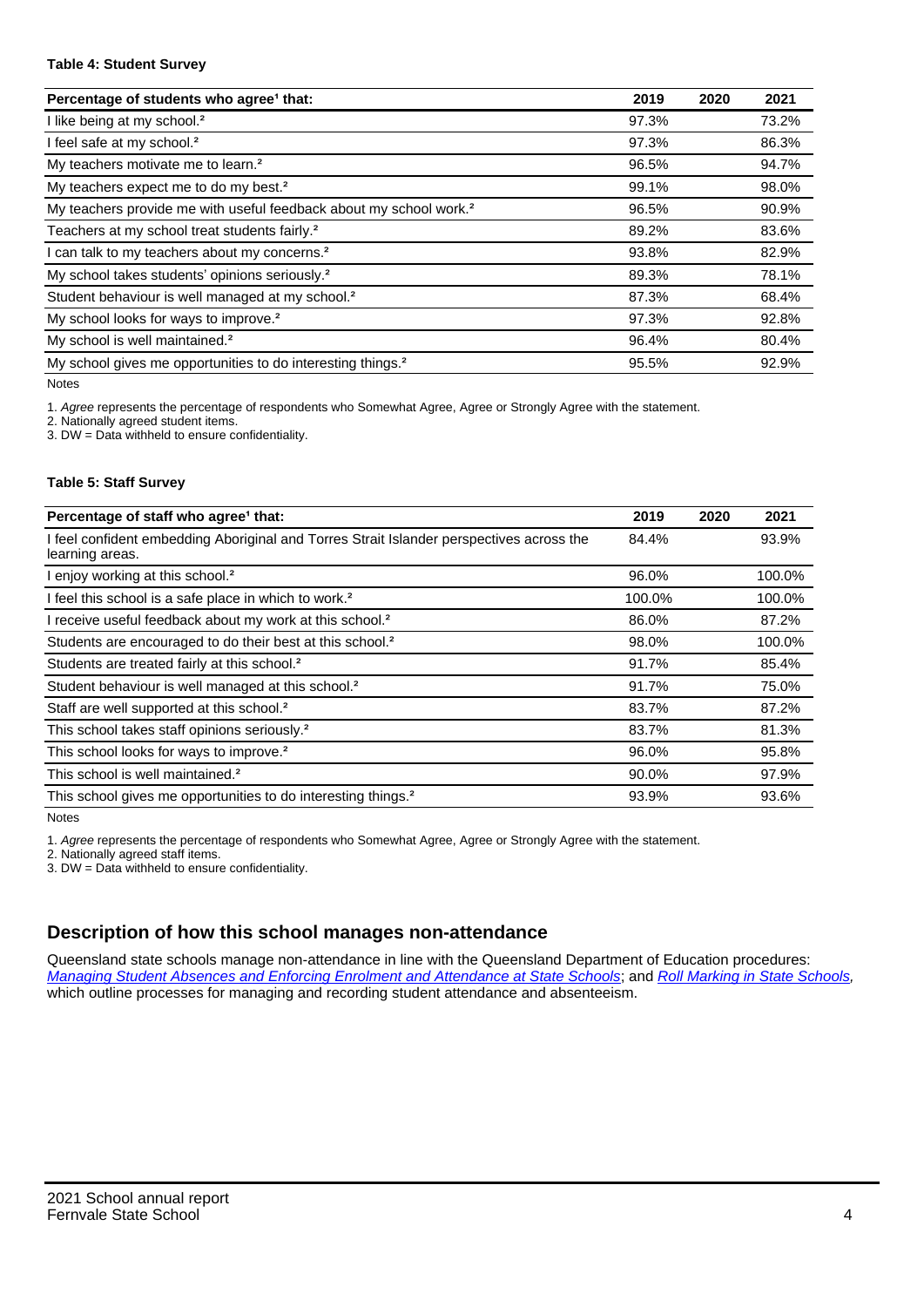## **School disciplinary absences**

#### **Table 6: Count of school disciplinary absences at this school**

| Type of school disciplinary absence | 2019 | 2020 | 2021 |
|-------------------------------------|------|------|------|
| Short suspension                    |      | 15   | 20   |
| Long suspension                     | O    |      | 3    |
| Exclusion                           | O    |      |      |
| Total                               |      | 16   | 23   |

Notes

1. School disciplinary absence (SDA) data is a total of short suspensions (1–10 days), long suspensions (11–20 days), exclusions and cancellations. 2. The number of SDAs is not the number of students who received an SDA as one student may be suspended several times in a school year. Each time a student is suspended it is recorded as an additional SDA. The data does not reflect the outcomes of appeal decisions.

3. 2020 data was impacted by the COVID-19 health emergency. There were significantly fewer SDAs during the home-based learning period (the first five weeks of Term 2) compared to other years.

# **School funding**

## **School income broken down by funding source**

School income, reported by financial year accounting cycle using standardised national methodologies and broken down by funding source is available via the  $My$  School website.

#### **How to access our income details**

- 1. Click on the My School link <http://www.myschool.edu.au/>.
- 2. Enter the school name or suburb of the school you wish to search.

| Search by school name or suburb | <b>School sector</b> | $\sim$ ochool type | <b>State</b> |  |  |
|---------------------------------|----------------------|--------------------|--------------|--|--|
|                                 |                      |                    |              |  |  |

3. Click on View School Profile to access the school's profile.



4. Click on Finances and select the appropriate year to view school financial information.

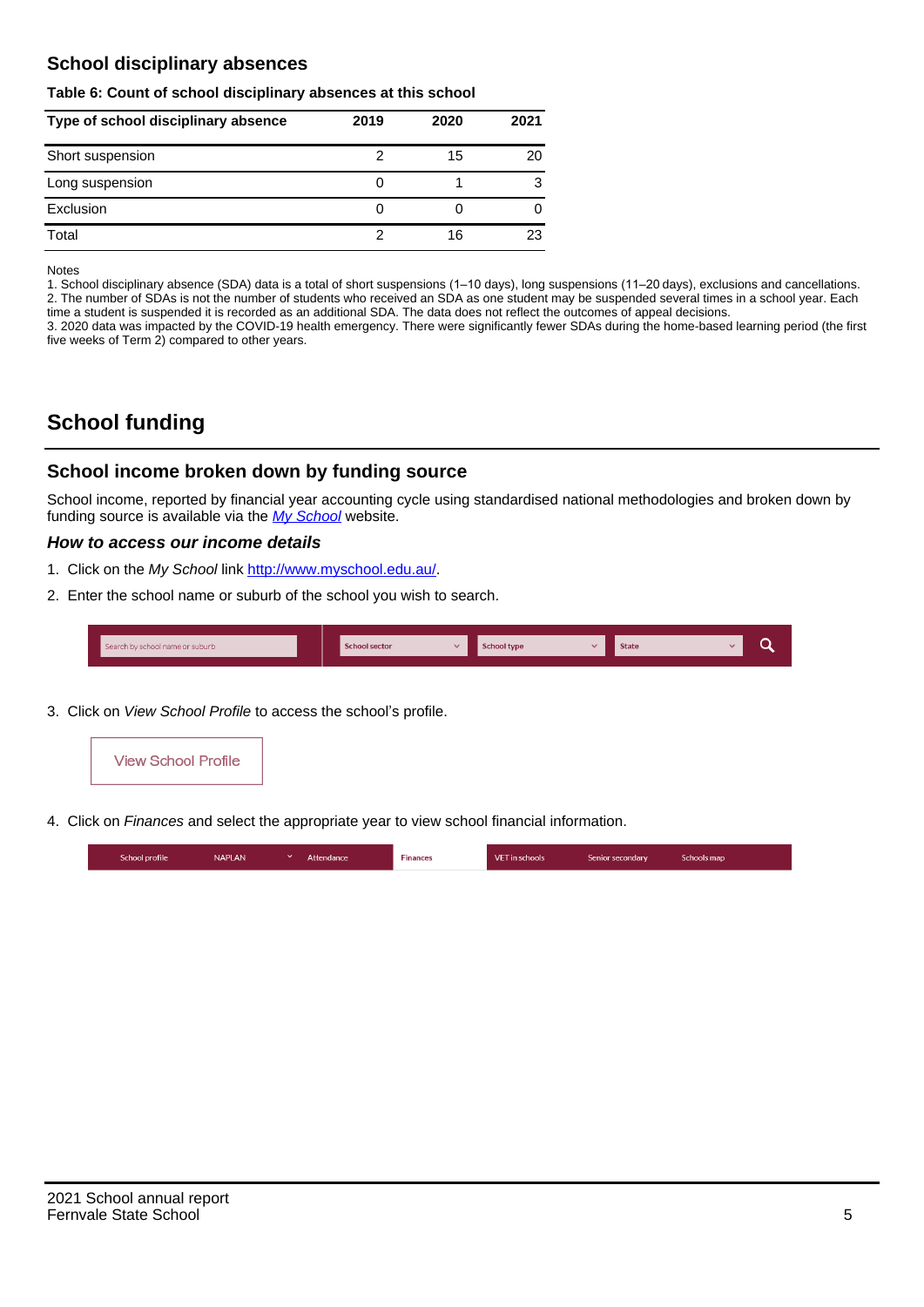## **Teacher standards and qualifications**

The Teacher registration eligibility requirements: Policy (p.1) states:

To be eligible for registration, a person must satisfy the Queensland College of Teachers (QCT) that they meet requirements regarding qualification and experience, or have otherwise met the requirements of the Australian Professional Standards for Teachers (APST). A person must also satisfy the QCT that they are suitable to teach and meet English language proficiency requirements. All these requirements are specified in the Act and the Education (Queensland College of Teachers) Regulation 2005 (the Regulation).

The qualifications required for teacher registration are successful completion of either -

- (a) a four-year initial teacher education program including teacher education studies of at least one year (e.g. a Bachelor of Education, or a double Bachelor degree in Science and Teaching) or
- (b) a one-year graduate initial teacher education program following a degree (e.g. a one-year Graduate Diploma of Education (Secondary) after a three-year Bachelor degree) or
- (c) another course of teacher education that the QCT is reasonably satisfied is the equivalent of (a) or (b). These are considered on a case-by-case basis.

For more information, please refer to the following link:

• <https://www.qct.edu.au/registration/qualifications>

# **Workforce composition**

## **Staff composition, including Indigenous staff**

#### **Table 7: Workforce composition for this school**

|                    | <b>Teaching staff</b> |      |      | Non-teaching staff |      |      | Indigenous staff |      |      |
|--------------------|-----------------------|------|------|--------------------|------|------|------------------|------|------|
| <b>Description</b> | 2019                  | 2020 | 2021 | 2019               | 2020 | 2021 | 2019             | 2020 | 2021 |
| Headcount          | 43                    | 43   | 40   |                    | 26   | 25   | <5               | <5   |      |
| <b>FTF</b>         | 39                    | 39   | 36   | 15                 | 16   | 16   | <5               | ה>   |      |

Notes

1. Teaching staff includes school leaders.

2. Indigenous refers to Aboriginal and Torres Strait Islander people of Australia.

3. FTE = full-time equivalent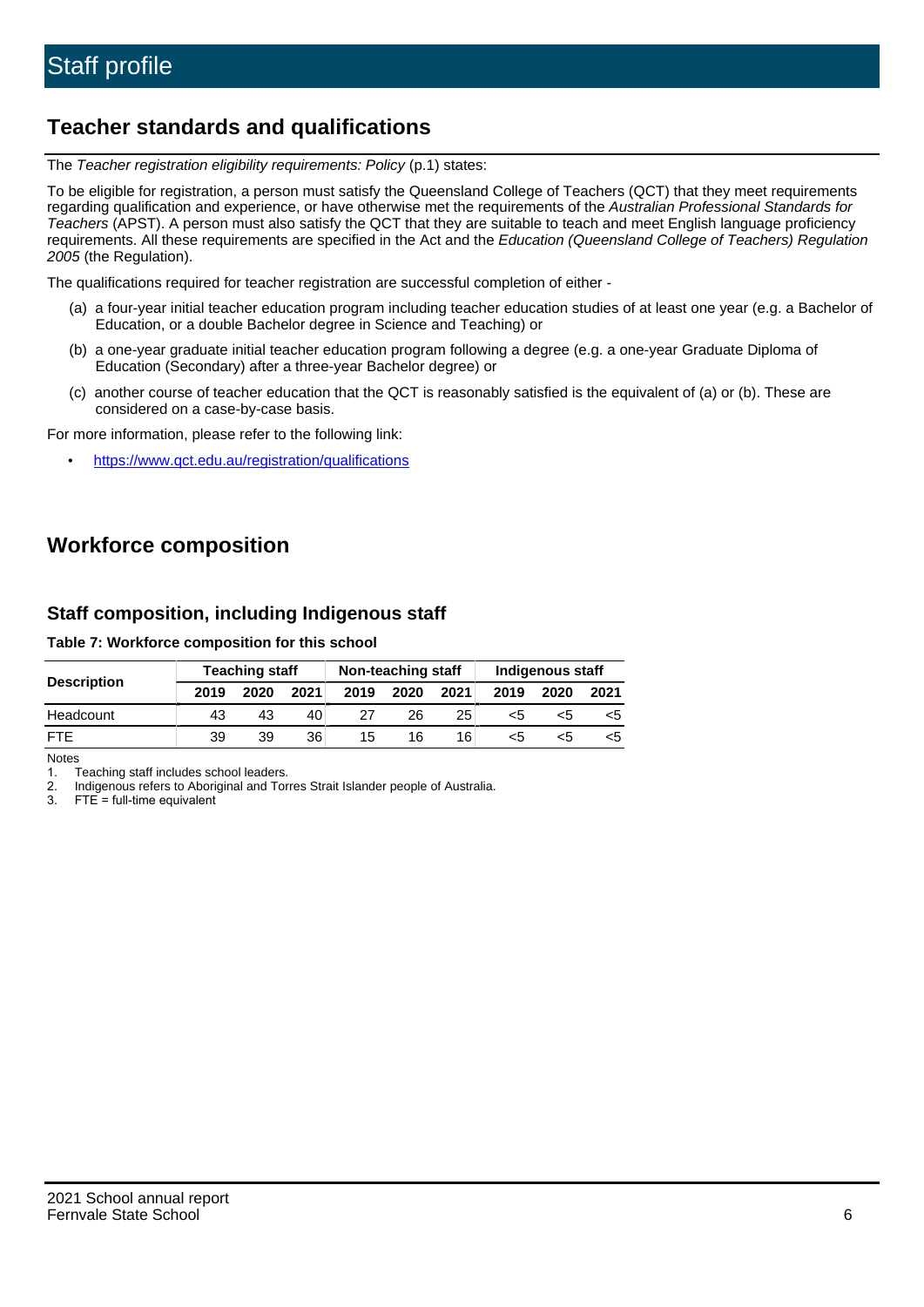# **Key student outcomes**

## **Student attendance**

Tables 8–9 show attendance rates at this school as percentages. In 2020, the COVID-19 health emergency affected student attendance in Queensland Government schools. Comparisons between 2020 and other years' attendance data should not be made.

#### **Table 8: Overall student attendance at this school**

| <b>Description</b>                                  | 2019 | 2020 | 2021 |
|-----------------------------------------------------|------|------|------|
| Overall attendance rate for students at this school | 91%  | 92%  | 88%  |

Notes

1. The attendance rate is the full- and part-time days attended as a percentage of enrolled school days.

2. Full-time students only.

#### **Table 9: Student attendance rates for each year level at this school**

| <b>Year Level</b> | 2019 | 2020 | 2021 |
|-------------------|------|------|------|
| Prep Year         | 91%  | 92%  | 86%  |
| Year <sub>1</sub> | 91%  | 91%  | 88%  |
| Year 2            | 92%  | 93%  | 89%  |
| Year 3            | 91%  | 92%  | 90%  |
| Year 4            | 92%  | 92%  | 88%  |
| Year 5            | 92%  | 91%  | 88%  |
| Year <sub>6</sub> | 90%  | 93%  | 87%  |

Notes

1. The attendance rate is the full- and part-time days attended as a percentage of enrolled school days.

2. Full-time students only.

3. DW = Data withheld to ensure confidentiality